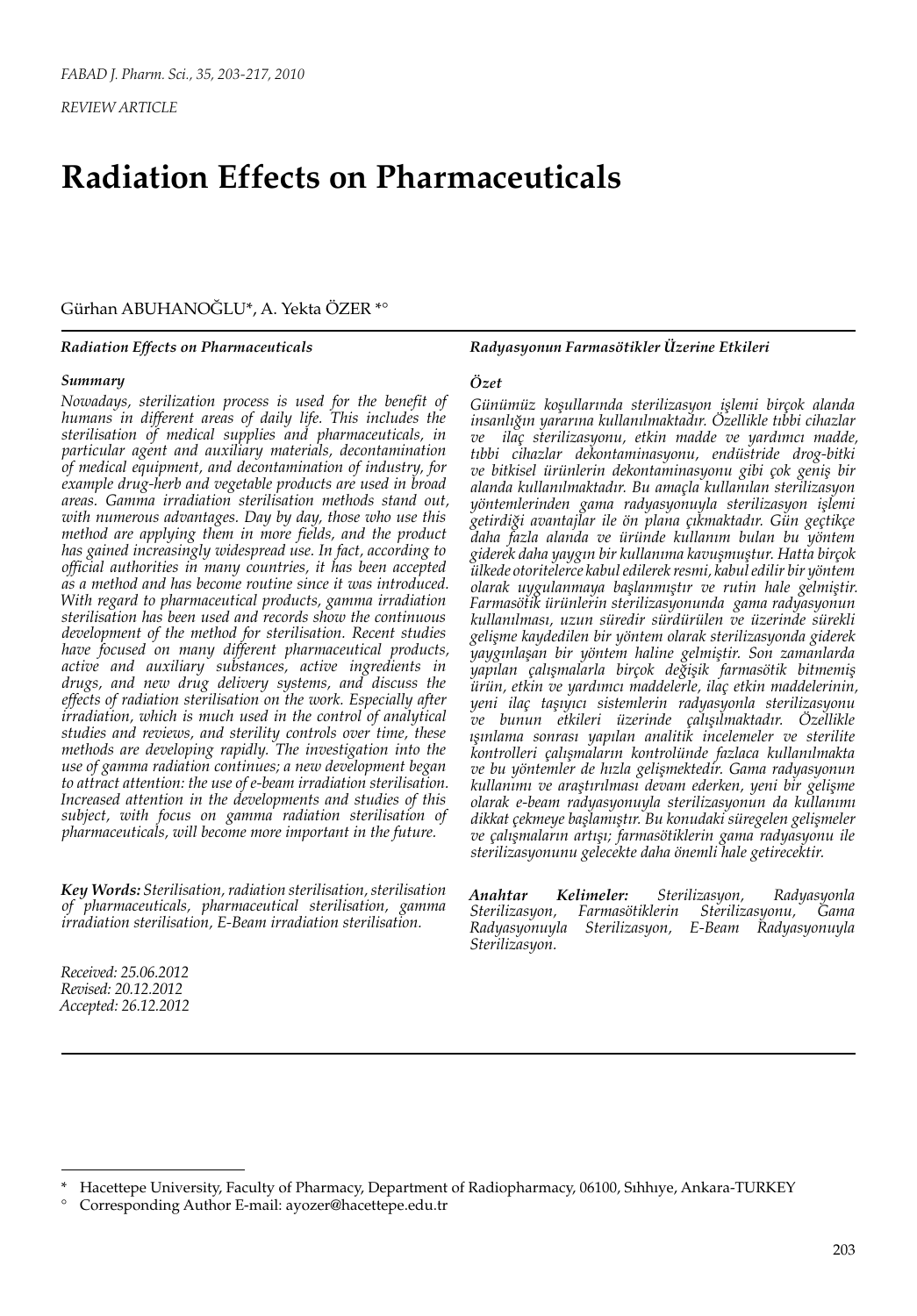### **INTRODUCTION**

The effect of radiation on pharmaceuticals is known in general, and gamma irradiation sterilisation has an impact on pharmaceuticals to be investigated. One of the applications of radiation sterilisation in healthcare, the use of pharmaceuticals as a method of sterilisation, was accepted by the IAEA in 1967. In recent years, for commercial use, an increase in the number of gamma irradiators of medical devices has been seen, and the application of this method has been seen in the pharmaceutical and cosmetic industries. Gamma rays are the most important method for the sterilisation of pharmaceuticals, due to the high ability to penetrate the sterile packaging of pharmaceutical and cosmetic products, and the fact that the final heat during the process did not increase their traceability or ability to deliver effective and helpful for the heat-sensitive substances in packaging materials or operations. Gamma rays are also easier to control, secure, reliable and provides a fast process. The residue used was purified gases and the process does not require post-quarantine measures and the product obtained has no harmful effect on the environment (1).

Gamma radiation, as the first image BP 1963 (British Pharmacopoeia) and USP XVII (U.S. Pharmacopoeia), are included in the sterilisation process, and a sterilisation dose of 25 kGy is proposed as the method (2).

However, the level of sterility in some products requires doses of 1-15 kGy due to the microbial load (bioburden) (3,4).

The main groups of pharmaceuticals studied by gamma irradiation sterilisation are listed as follows:

## **1. ANTIBIOTICS AND OTHER DRUGS A) Solid Systems:**

In general, solid-state systems show a lower loss of activity after ionising radiation than other systems.

#### **B) Aqueous Solutions and Suspensions:**

In aqueous solutions and the basic component of water suspensions, as a result of excitation, ionisation

and high-energy gamma-rays generated and released by dissociation radiolysis products, especially hydrogen, hydroxyl radicals, hydrated electrons and hydrogen peroxide in the environment, that can result in as decomposition substances. For this reason, the use of radiation sterilisation in aqueous solutions and suspensions of various organic compounds is not possible. However, the alkali and alkaline earth elements and alkali metals, chlorides and phosphates, as well as the aqueous solutions of citrates and lactates of alkaline metals were not affected by radiation sterilisation. For example, in a solution of 0.9% NaCl solution, an irradiation change of 25 kGy does not occur. In some cases, the irradiation of freeze dried aqueous solutions is possible. For example, a significant loss of activity was seen in insulin and heparin irradiated aqueous solutions, whereas freeze dried solutions were found to be resistant to radiation. However, cold irradiation as a method is regarded expensive and difficult to implement (2).

Radiation resistance identified within the active substances constitute the largest group of antibiotics. Semi-synthetic penicillins, especially beta-lactam antibiotics (amoxicillin trihydrate, fluoksasiklin sodium, methicillin sodium) and cephalosporins (sephaleksin, sephaloridin, cefadroxil sodium, cefotaxime) showed no significant loss of activity when irradiated. Tetracycline hydrochloride, chloramphenicol, gentamycin, neomycin, streptomycin sulphate antibiotics in a dry powder form were irradiated, and there was no loss of activity (Table 1) (2).

#### *a) Penicillins:*

An aqueous solution of sodium benzyl penicillin radiolysis as a result of sterilisation by irradiation, penicillin OH side chain in the benzene ring by reaction between a hydroxy benzyl penicillin, and also the formation of beta-lactam ring fragmented OH's penilloic benzyl and benzyl in the form of penicilloic acid formation was observed. Reaction with aqueous benzyl penicillin electrons ultimately causes molecular arrangements such as the formation of benzyl peniloik acid degradation products; therefore, the sterilisation of an aqueous solution of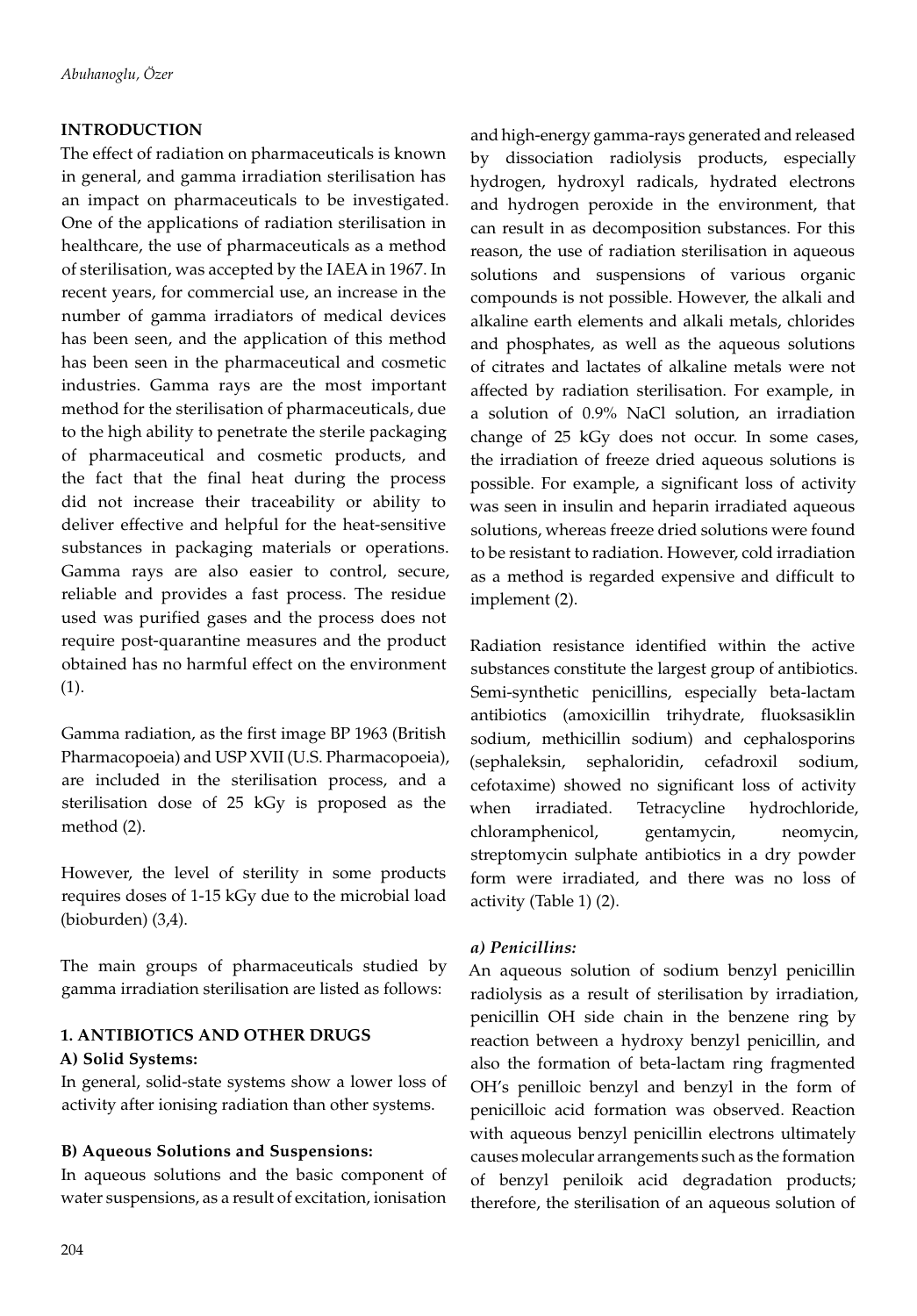**Table 1.** Ionizing Radiation-Solid Pharmaceuticals Activity Loss (5).

| <b>ANTIBIOTICS</b>         | <b>DOSE</b><br>(kGy) | <b>LOSS OF ACTIVITY (%)</b> |
|----------------------------|----------------------|-----------------------------|
| Chlortetracycline          | 17.9-100             | $\theta$                    |
| Oxytetracycline            | 17.9-100             | $\Omega$                    |
| Chloramphenicol            | 17.9                 | 0                           |
| Tetracycline hydrochloride | 80                   | $\Omega$                    |
| Streptomycin hydrochloride | 25                   | $\Omega$                    |
| Sodium benzyl penicillin   | 25                   | 0                           |
| Phenoxy methyl penicillin  | 25                   | 0                           |
| Benzathine penicillin      | 25                   | 0                           |
| Dihydrostreptomycin        | 25                   | 0                           |
| Potassium benzyl penicilin | 17.9                 | $\Omega$                    |
| Polymyxin                  | 80                   | 0                           |
| Colimycin                  | 80                   | 0                           |
| Nystatin                   | 80                   | 0                           |
| Mycerin                    | 80                   | $\Omega$                    |
| Sulphapyridine             | 25 and 250           | 0                           |
| Sulphatiazole              | 25 and 250           | 0                           |
| Streptomycin sulphate      | 25                   | 3                           |
| Streptomycin sulphate      | 250                  | 5                           |
| Dhydrostreptomycin         | 250                  | 5                           |
| Neomycin sulphate          | 25                   | 4                           |
| Sodium benzyl penicillin   | 250                  | 3                           |
| Benzathine penicillin      | 250                  | 3                           |
| Phenoxymethyl penicillin   | 250                  | 3                           |
| Zinc bacitracin            | 25                   | 7.1                         |
| Zinc bacitracin            | 250                  | 26.7                        |

benzyl penicillin by radiation was not possible (6).

In a study of groundnut oil as a carrier, using a procaine ester of penicillin, about 1-2% decomposition was observed after 40 kGy dose. The radiolysis products found were benzyl penillo aldehyde and benzyl penaldic acid (7).

In the study by Dimitrova and colleagues, DMSO (dimethyl sulphoxide) in the 5-10 kGy gammairradiated solution of amoxicillin trihydrate did not cause a loss of biological activity of penicillin, so a radiation dose of 25 kGy, was found to be a suitable sterilisation dose (8).

Loss of microbial activity was observed in 50 kGy irradiation of benzyl penicillin. A 50 kGy radiation

dose in powder forms of ampicillin, metampsillin, carbenicillin and ticarcillin was stable (9).

A semi-synthetic penicillin series of 25kGy observed stability for, anhydrous ampicillin, ampicillin trihydrate, ampicillin sodium, oxacillin sodium, sodium kloksasilin, dikloksasilin sodium, potassium, and carbenicillin disodium hetasillin (9).

In the study by Jacobs using ampicillin and its esters and 25 and 50 kGy doses of radiation, the microbiological and chemical properties of ampicillin sodium, pivampicilin, talampicilin were examined and some changes in the radiolysis was observed; it was concluded that low doses must be used for decontamination (10) .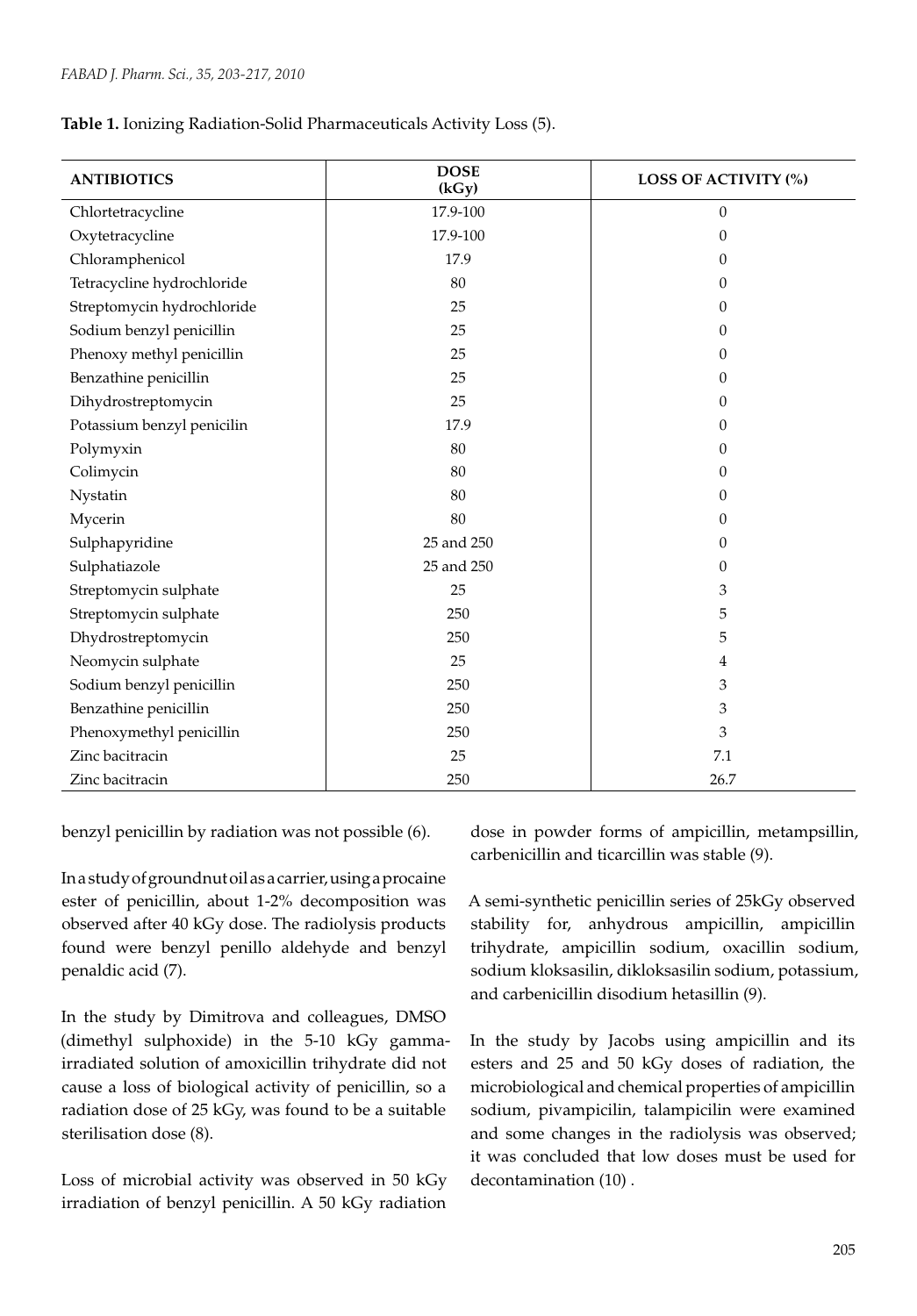### *b) Cephalosporins:*

Jacobs's study of four member cephalosporins of beta-lactam antibiotics observed radiolysis of various degrees in powder forms undergoing the sterilisation process. For cefazolin sodium, sefodroksil monohydrate, and seforanid, 25 kGy and 50 kGy doses were tested using degrees of melting, chemical and microbial quantification, UV absorption, the degree of optical rotation, TLC, HPLC, pH change test and sterility tests. In conclusion, cefazolin sodium, cefodroxyl monohydrate, cefaronid, cefotaxime CGP 9000 dihydrate can be sterilised with a generally accepted dose of 25 kGy. 1% decomposition was observed to not result in the formation of a toxic product. In addition, sterilisation was not possible under these circumstances for sefadrin mono hydrate (11).

According to Fleurette, a salt sterilization dose of 50 kGy in cephaloridin, found a loss of activity of between 2.3% and 5.7%; a loss of antimicrobial activity was not observed (9).

The study of the radiation sterilisation of commercial preparations of lyophilised cefazolin sodium included four different doses of 5, 10, 25 and 40 kGy irradiation, and stability tests were performed to determine the physicochemical and microbiological properties. The study results were compatible with the active substance with electron spin resonance, which has been found to occur in two radicals. In two commercial lyophilised preparations subjected to radiation, increasing radiation doses and sterilisation process affected the antimicrobial activity. Pharmaceutical dosage forms are about 10 kGy dose of the SAL. Staining characteristics of the studied commercial preparations can be sterilised at low doses (outside 25 kGy). As a result, commercial freeze-dried parenteral products and active substances of cephazolin sodium's parenteral preparations could be sterilized by gamma irradiation at lower doses than 25 kGy (12).

#### *c) Neomycin and Other Aminoglycoside Antibiotics:*

The studies by Jacobs and the International Association of Medical Protesis Manufacturers

(ABPI), observed a 5% reduction in the activity of streptomycin sulphate, and neomycin sulphate as a result of sterilisation with 25kGy (6).

Irradiation with 35 kGy decreased tobramycin sulphate activity by 5% (6), and Fleurette's study of tobramycin using 25 and 50 kGy reported decreases of 4.4% and 18.5% decrease (9).

Bhalla et al. failed to find a reduction in neomycin sulphate, prednisolone and hydrocortisone acetate after the ointments were radiation sterilised, although a slight colour change effect was seen (13).

In Kimoru and colleagues study, radiation sterilisation of 0.1% or 1% akrinol solutions increased in proportion to the decomposition observed with increasing radiation doses. Although a certain level of degradation occurred in Akrinol solution with 25 kGy of radiation dose, this dose was found suitable for the sterilisation of the solution (14).

#### *d) Tetracyclines:*

Jacobs et al. found that tetracycline hydrochloride and its ophthalmic ointment was sterilised with 10 and 25 kGy doses, and also saw change in the UV absorptions, specific optical rotation, TLC, changes in the degree of melting, NMR, and microbial changes in the amount examined. At 25 kGy TLC, no significant changes in the degree of melting and in the NMR were observed. Low initial doses of 10 kGy were determined to be sufficient for sterilisation (15).

#### *e) Sulphonamides:*

Philips et al. studied sodium sulphacetamide powder and ointments containing 20-30 % sulphacetamide solutions were sterilized by 20% to 30%, which explained sterilisation with 4% decomposition (16).

Fleurette's study observed a decrease of antimicrobial activity for co-trimoksazol (trimethoprim + sulphamethoxazole) with a decreased dose of 50 kGy (9).

Trigger and Cadwell reported a slight reduction in effect with a 25 kGy dose in 10% eye drops and 5% sulphasetamide eye ointment (17).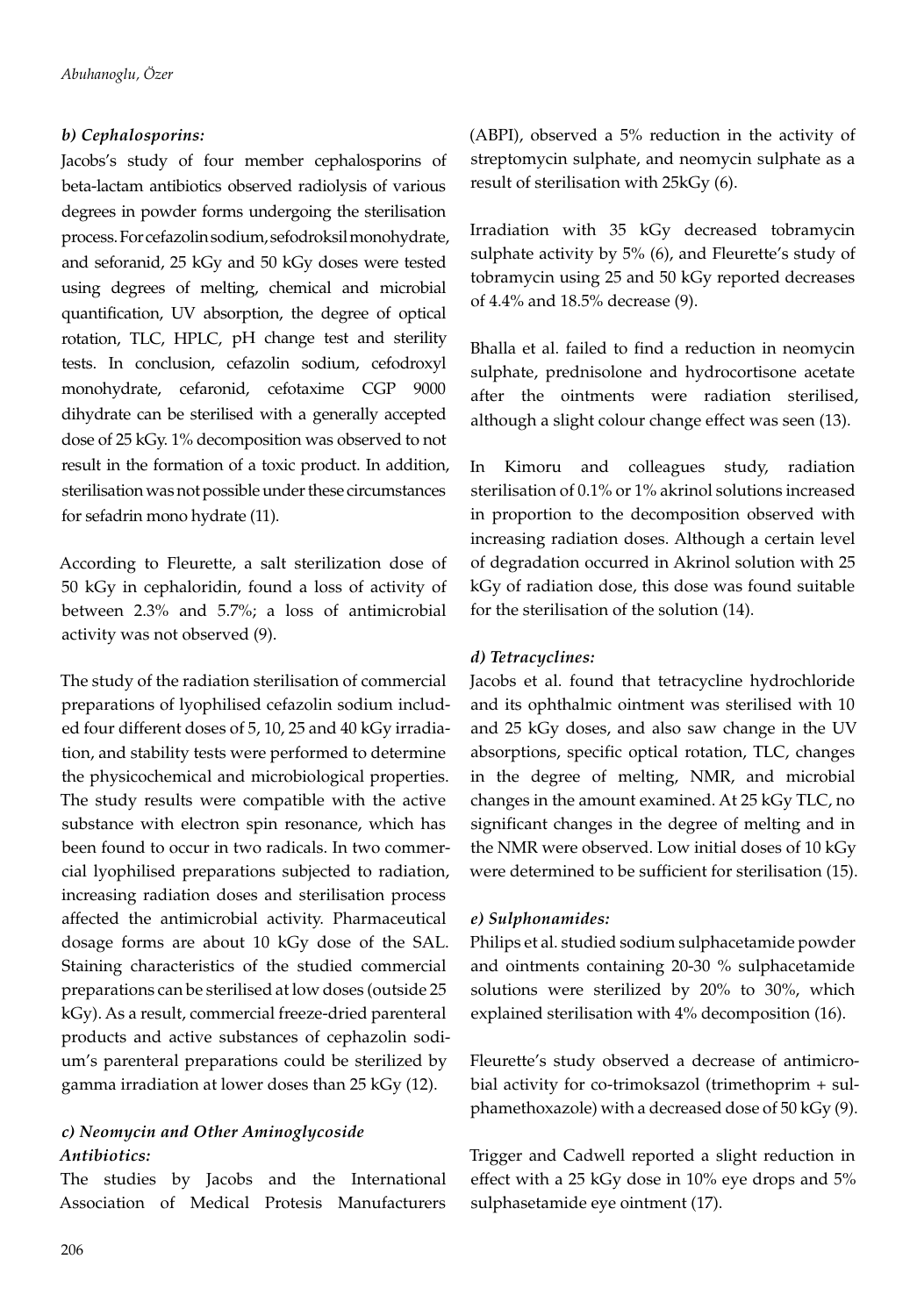Olguner studied the sulphonamide group of three active ingredients (sulphacetamide sodium, sulphamethoxazole and sulphafurazol) with radiation sterilisation of commercial preparations and their ophthalmic or parenteral on 5, 10, 25 and 50 kGy doses. As a result of a study, a sterilisation dose of 25 kGy can be concluded to be more effective than lower doses of radiation for the the three active substance powders and solution, commercial preparations in the form of ophthalmic suspensions and parenteral solutions adopted for pharmacopoeias (4).

#### *f) Other Antibacterial Agents:*

Rhee et al. studied the powder form of chloramphenicol and erythromycin and found that, at 50 kGy, they were stable after irradiation. The solution lost 90% of the activity of chloramphenicol after a dose of 15 kGy (18).

No loss of activity was seen by Fleurette when studying rifampicin, amphotericin B, and nitrofurantoin in the solid-state with 50 kGy radiation doses (9).

Tsuji et al. did not observe a decrease in the activity of basitrasin irradiated at 18 kGy (19).

According to a study by Moore and Wilkins, in which a metranidazol solution (pH 7) was prepared under a nitrogen atmosphere followed by gamma-irradiation sterilisation, the G value was 0.96. Oxadiazole groups and imino-ketone were found to be the radiolysis products (20).

Some of the beta-lactam group of antibiotics (Merophenem Trihydrate, Piperacillin Monohydrate, Sultamicillin Tosylate) were studied using 1, 3, 6, 10 and 15 kGy doses, with gamma radiation and formation of products were detected by the ESR method. The ESR results showed that all antibiotics can be sterilized by gamma irradiation (21).

#### **2. ENZYMES AND HORMONES**

Gopal reported that the proteolytic activity of papain decreased with the increase in irradiation doses when the activity was detected after 18 and 30 kGy (22).

Morimoto et al. used a dose of 0.5 kGy, followed by trypsin and kallikrein, after a dose of 1 kGy kimotripsinin completely inactivated an aqueous solution (23).

Fujimoto mentioned that the powder form of bromelain containing thermoase is radiorezistant to sterilization; whereas Kotaka et al found that the proteolytic activities of bromelain ( like amylase, protease) after 30 kGy irradiation decreased by <10%, 24-42 % and 20-42%, respectively (25).

Indian health authorities use sterilisation by radiation for use in wound healing ointments sutilain, as well as in chymotrypsin-containing ointments, which is accepted by the American authorities (6).

In addition, triptorelin's i.m. (intramuscular) injection solutions are sterilised by radiation in France (6).

In the study by Andreeva and colleagues, blood cell enzyme immobilised polymeric catheters (carboxyethyl cellulose immobilized trypsin, immobilized acetyl cellulose profezim) were treated with a dose of 25 kGy to irradiate films with immobilised trypsin, and the effects of proteolytic enzymes showed a very large loss. With increasing doses (40-60 kGy), enzyme inactivation was increased, but low doses of 25 kGy were reported to not provide complete sterilization (26).

Similarly, Saad and colleagues reported a minimal change in the activity of an oily solution of testosterone at an androgenic-sterilising dose of 25 kGy. After irradiation sterilisation, no changes were observed in testosterone propionate oil carriers using polarimeter-IR-UV spectrophotometry (27).

Bussey and colleagues observed a 1% loss of effect for corticosteroids after sterilisation with 1.3 kGy. This suggests that this substance is not suitable for sterilisation by radiation (28).

Gopal and colleagues studied hydrocortisone, hydrocortisone acetate, prednisolone acetate and prednisolone with 25 kGy, and found that the radiation dose resulted in very little degradation. Radiation sterilised hydrocortisone and chymotrypsin ointments are accepted in India (29).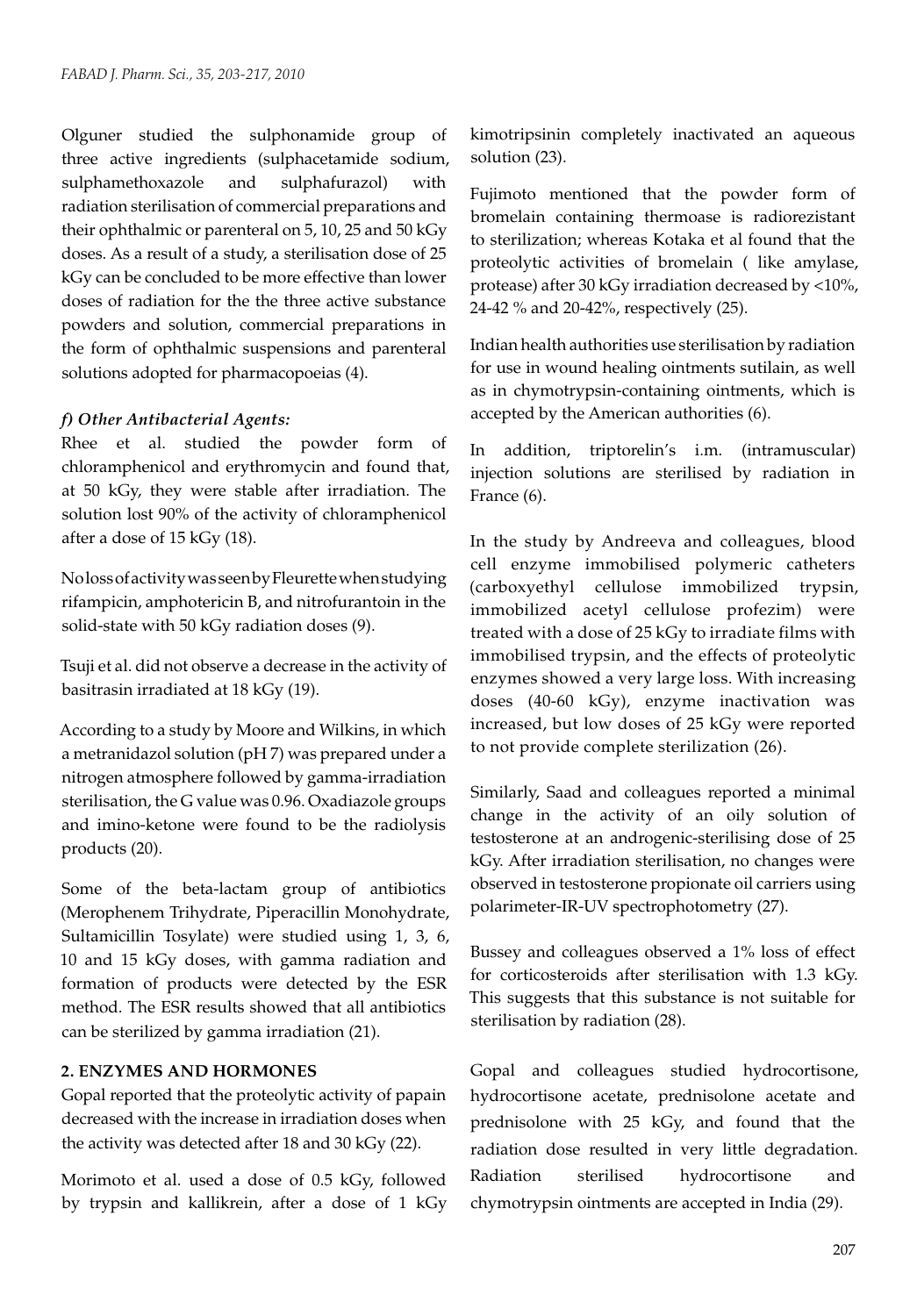Although affected by gamma radiation, solid-state beclomethasone dipropionate and beclomethasone ointment containing propylene glycol and methanol, which are registered in B.P., are sensitive to radiation (30).

Pituitary hormone TSH was found to be active a month after sterilisation at a dose of 25 kGy, but the activity of vasopressin during this period decreased. Growth hormone ACTH, human menopausal gonadotropin and luteinising hormone were ineffective following sterilisation by radiation (31).

## **3. VITAMINS**

In an argon-saturated solution of thiamine, radiolysis products increased with increasing thiamine concentration (32).

Similarly, thiamine, riboflavin, pyridoxine, nicotinamide, and two multivitamin preparations containing Ca-pantothenate state were observed to be strong enough to be sterilised as a result of electron irradiation (33).

L'vova and colleagues found that ascorbic acid in the solid form is resistant to 25 kGy of radiation, but that the deterioration and decay increased significantly with increasing concentrations of beta and x-ray radiolysis of dilute solutions, and also that degradation is more common in a nitrogen atmosphere (34).

Cyanocobalamin (B12) and hidrosiyanokobalamin (B12a) vitamins were studied; no significant degradation was observed with the aqueous electron and OH attacks. This was prevented by a suitable protecting radical, as well as decomposition, at the lowest freezing temperature (33).

Radiation sterilisation of aqueous solutions of pyridoxal-5-phosphate resulted in an increased dose and concentration, and radiochemical, hydrolytic decomposition and oxidation (35).

Thiamine hydrochloride, riboflavin, calcium pantothenate, nicotinamide, pyridoxal HCI and cyanocobalamin decay was observed in a study up to 10 kGy. These included ascorbic acid and nicotinamide, which have a protective effect (36).

It has been reported aqueous calcium pantothenate (B3) solutions at -196 degrees can be sterilised by radiation (37).

In the study by Dijoke and his colleagues, particularly with active ingredients such as vitamin A. rapidly decaying radiation sterilisation of ointments was shown to be sufficient for 10 kGy gamma radiation sterilisation (38).

# **4. ALKALOIDS AND MORPHINE DERIVATIVES**

Degradation was observed in neostigmine bromide in powder form as a result of irradiation doses of 25-45 kGy in Jacobs and Leupin's study. Nasal and ophthalmic ointments containing 5% dexapentol showed very little effect as a result of the decrease (39).

Atropine sulphate eye ointments sterilisation at a dose of 25 kGy under the result of a weak decomposition and similarly Belladonna leaves sterilized by gamma irradiation at 3.1 kGy dose caused loss of main alkaloid (atropine) (17).

A very significant amount of morphine led to a decrease in opium after 6 kGy radiation sterilisation (40).

Increasing radiation dose in 2% solutions of morphine, hydromorphine, oxycodeine, hydrocodeine, pethidine and methadone showed a significant reduction in their activities (39). Similar results were observed for ephedrine and morphine by Chakchir and Bobkow (41).

After irradiation dose of 25 kGy, pilocarpines were found to still carry the desired properties of Pharmacopoeias (39).

20% caffeine-sodium benzoate maintained its original pH after the irradiation dose of 25 kGy over 3 years (42).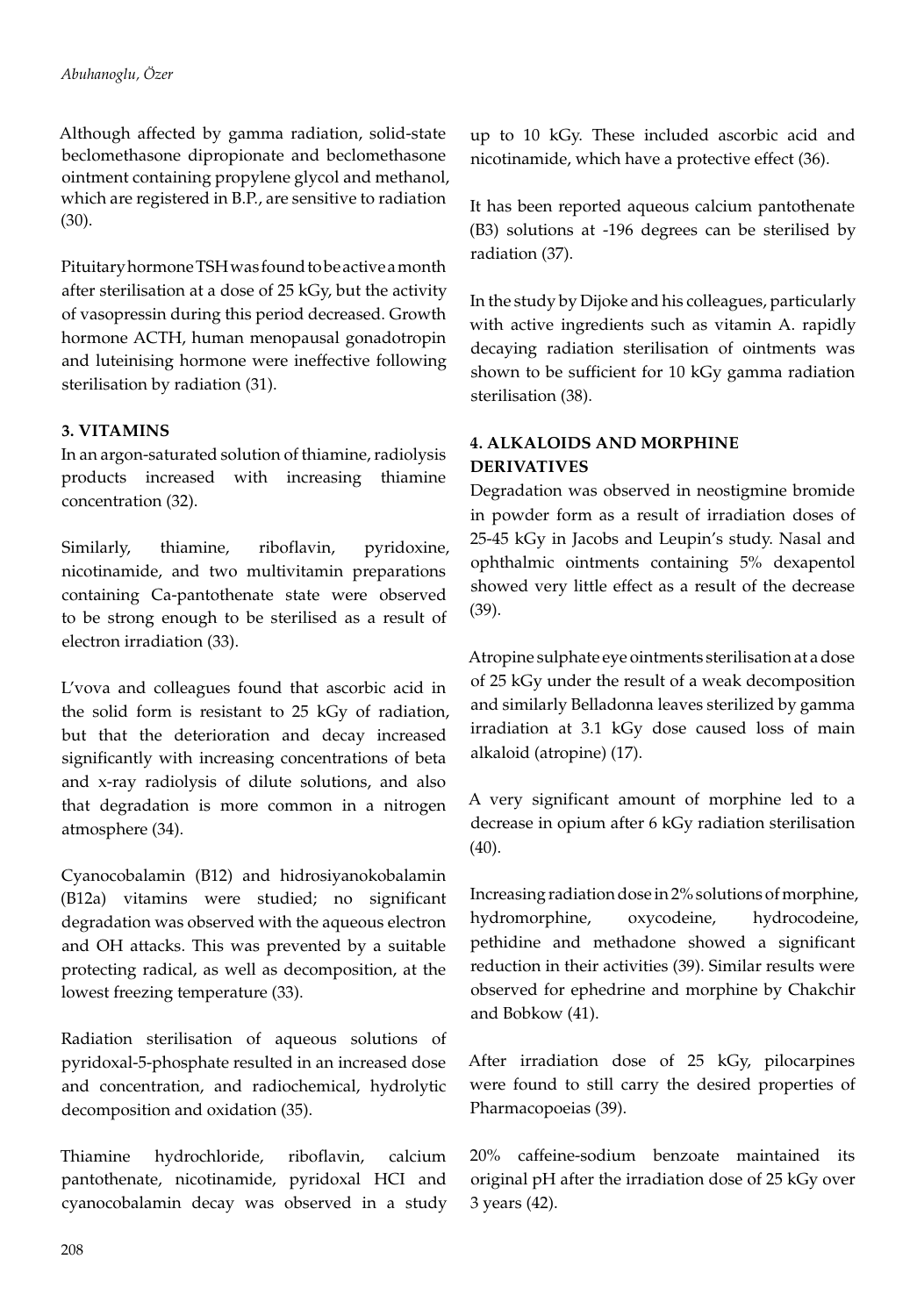#### **5. CONTROLLED DRUG RELEASE SYSTEMS**

These drugs are used for fixed amounts of the active ingredient is required in the bloodstream. Oral tablets, oily solutions, suspensions, skin patches, pellets for subcutaneous administration, and nanospheres, microspheres, liposomes, niosomes are used as formulations (43-45).

 Controlled drug delivery systems are required for melatonin, ampicillin, mitomycin C, DMSA, DTPA (4).

PLG (Polylactic coglicolic acid) and PLGA (Polylactic gluconate) studies were performed using microspheres; a change was found in drug release characteristics following sterilisation by radiation, despite the decrease of the polymer's molecular weight (46).

Mucoadhesive Microspheres containing Sodium Sulphetamide were investigated in a study conducted on *in vitro* and *in vivo* properties; microspheres require a sterilisation dose of 25 kGy (47).

Chitosan microspheres containing Flurbiorofen as the active ingredient were studied in order to examine the release of gamma-sterilisation (at 25 kGy) process parameters affecting the preparation of polymer dose (48).

#### **6. RADIOPHARMACEUTICALS**

As reported by Bochkarev et al., I-131-labelled radiopharmaceuticals (for radiation sterilisation) resulted in radiochemical decomposition. However, a suitable radiation dose was 10 kGy (49).

Gopal, and Sundaram reported decreased activity in I-131-labelled human serum albumin, rose bengal and hippuran which had been sterilised by radiation (50).

## **7. DECONTAMINATION OF PLANT ORIGIN RAW MATERIALS**

Radiation is used for decontamination, because of the processes used in the production of raw materials of vegetable origin, which usually have a high microbial load (Tragacantha, Gummi arabicum, Amylum, senna, ergot, Belladonna extract, etc.). Plantal drug doses were as low as 1 kGy in some researches, even if the therapeutic properties of plants reduced their microbial load to acceptable levels without causing any observed changes (2). In addition to the active substances of the pharmaceutical and cosmetic industries, widely used products such as talc, lactose, starch, bentonite, and kaolin, and excipients such as sodium CMC can also be sterilised by radiation (2).

For vaseline, paraffin or natural products, such as polyethylene glycol, and silicone ointment (which may be synthetic), radiation sterilization of pharmaceuticals seems to be the most promising. Currently, many of the ophthalmic and dermal ointments containing antibiotics, steroids or alcoloids can easily be sterilized by gamma irradiation due to the radiorezistance of those active substances in ointment bases.

As well as pharmaceutical products, these products are used as carriers for containers (collapsible aluminium tubes, the empty bottles made of polyethylene and polystyrene, gelatine capsules with the rubber, low density polyethylene and aluminium caps), and the pharmaceutical preparations used for the filtration membranes can be effectively sterilised by gamma radiation (2).

This comparative study on the subject blank hydroxypropylmethylcellulose and gelatine hard capsules using irradiated gamma and beta radiation as a result of the checks carried out, found that the ionising radiation sterilisation process has been concluded and the terms of sanitation (51).

Similarly, sterilization of disposable medical supplies (52) and sterilization of raw materials for cosmetics products (53) also can be accomplished by gamma irradiation.

5-10-15-30 kGy doses were found to be effective for anti-cancer agents such as cyclophosphamide and doxorobicin (in the powder format) with regard to the sterilisation process; cyclophosphamide, degradation products, colour changes and the possible lack of sterilisation of low-dose radiation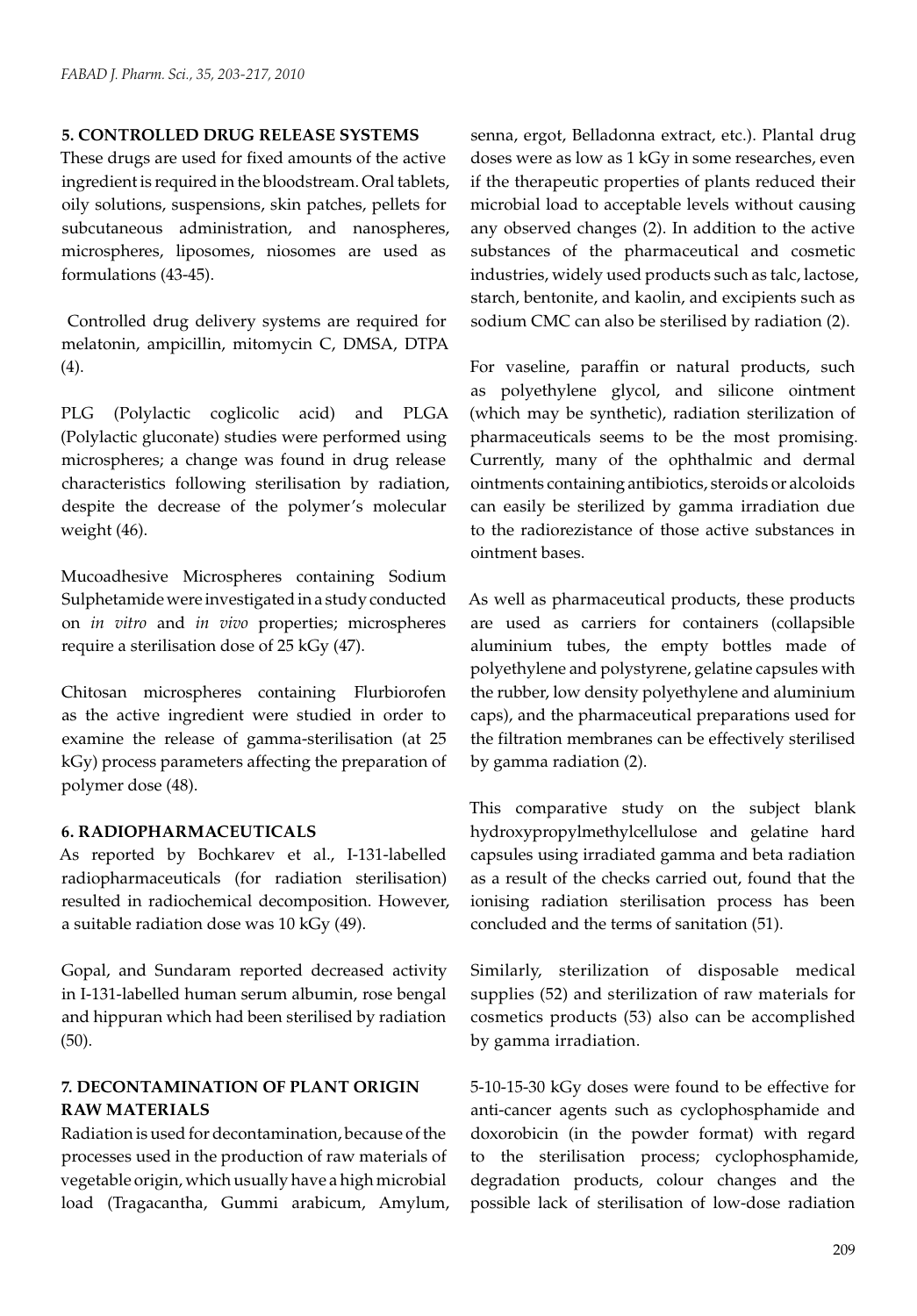**Table 2:** Radiation Sterilisation of Various State Competent Authorities Permitted Control of Medicines in Pharmaceutical Products (2).

| PHARMACEUTICALS PRODUCTS<br>OPHTHALMIC OINTMENTS | DOSES (kGy)       | <b>COUNTRIES</b>                      |
|--------------------------------------------------|-------------------|---------------------------------------|
| Mercuric oxide                                   | 25                | Australia                             |
| Sodium sulphacetamide(6%)                        | $\prime$          | Australia, U.K                        |
| Oxytetracycline                                  | $\mu$             | Bangladesh                            |
| Chlortetracycline (1%)                           | $\prime$          | <b>U.K., U.S.A</b>                    |
| Tetracycline HCl (1%)                            | $\prime$          | U.K., U.S.A, Israel, India, Indonesia |
| Atropine Sulphate (6%)                           | $\prime$          | U.K., India                           |
| Gentamycin Sulphate                              | $\prime\prime$    | India                                 |
| Corticosteroid                                   | $\prime$          | Some European Countries               |
| Neomycin                                         | $\mu$             | India, Some European Countries        |
| Polymxycin-B sulphate                            | $^{\prime\prime}$ | India                                 |
| Zinc bacitracin                                  | $\prime$          | India                                 |
| Penicillium G (Na)                               | $\prime\prime$    | India                                 |
| Hydrocortisone                                   | $\prime$          | India                                 |
| Aureomycine                                      | $\prime\prime$    | U.K., Some European Countries         |
| Chloramphenicol                                  | $\prime$          | U.K., India, Norway                   |
| <b>OPHTHALMIC SOLUTIONS</b>                      |                   |                                       |
| Physostigmine Salicylate (Oily suspension)       | $\prime\prime$    | Australia                             |
| Tetracycline (1%)                                |                   |                                       |
| (Oily suspension)                                | $\prime\prime$    | U.K.                                  |
| <b>Contact Lens Saline Aerosol</b>               | $\prime\prime$    | U.K.                                  |
| Cataline-Na Tablets                              | $\prime\prime$    | Some European Countries               |
| <b>LOCAL OINTMENTS</b>                           |                   |                                       |
| Chloramphenicol (1%)                             | $\prime$          | Norway                                |
| Tetracycline (3%)                                | $\prime\prime$    | U.K.                                  |
| Neomycine Sulphate (in PEG)                      | $\prime\prime$    | India                                 |
| HCA (in PEG)                                     | $\prime$          | India                                 |
| Alfa Chymotrypsin (in PEG)                       | $\prime\prime$    | India                                 |
| Chlorhexidine wound bandage                      | $\prime\prime$    | India                                 |
| Framycetin sulphate (Adsorbed to parafin         |                   |                                       |
| wound bandage)                                   | $\prime\prime$    | Indonesia                             |
| Debrisan                                         | $\prime\prime$    | U.K., India                           |
| POWDERS IN LOCAL                                 |                   |                                       |
| Neomycin                                         | $\overline{u}$    | Australia, India                      |
| Bacitracin                                       | $10 - 15$         | Australia, India                      |
| Talc                                             | 15                | Indonesia, U.S.A.                     |
| Amylum (for surgical gloves)                     | 15                | India, Australia, Indonesia           |
| VEGETABLES AND ANIMALS ORIJIN RAWS               |                   |                                       |
| Rauwolfia serpentia (powder)                     | 5                 | India                                 |
| Ergot (powder)                                   | 25                | India                                 |
| Belladonna extract (dried)                       | $\prime\prime$    | India                                 |
| Papain                                           | $\prime\prime$    | India                                 |
| Pancreatin                                       | $\prime\prime$    | India                                 |
| Semen Physilli                                   | 10                | Australia                             |
| Gaviscon                                         | 25                | Australia                             |
| <b>Dried Plantal Drogs</b>                       | 15                | Indonesia, India                      |
| <b>ANTIBIOTICS</b>                               |                   |                                       |
| Tetracycline HCI (Powder, i.m/i.v)               | 25                | U.K., Norway, U.S.A.                  |
| Tetracycline HCI (Powder, for ophthalmic         |                   |                                       |
| ointments)                                       | 25                | Indonesia                             |
| <b>DRUGS IN VETERINARY MEDICINE</b>              |                   |                                       |
| Oxfenadazol                                      | 3                 | Australia                             |
| Quinapyramine prosalt                            | 25                | India                                 |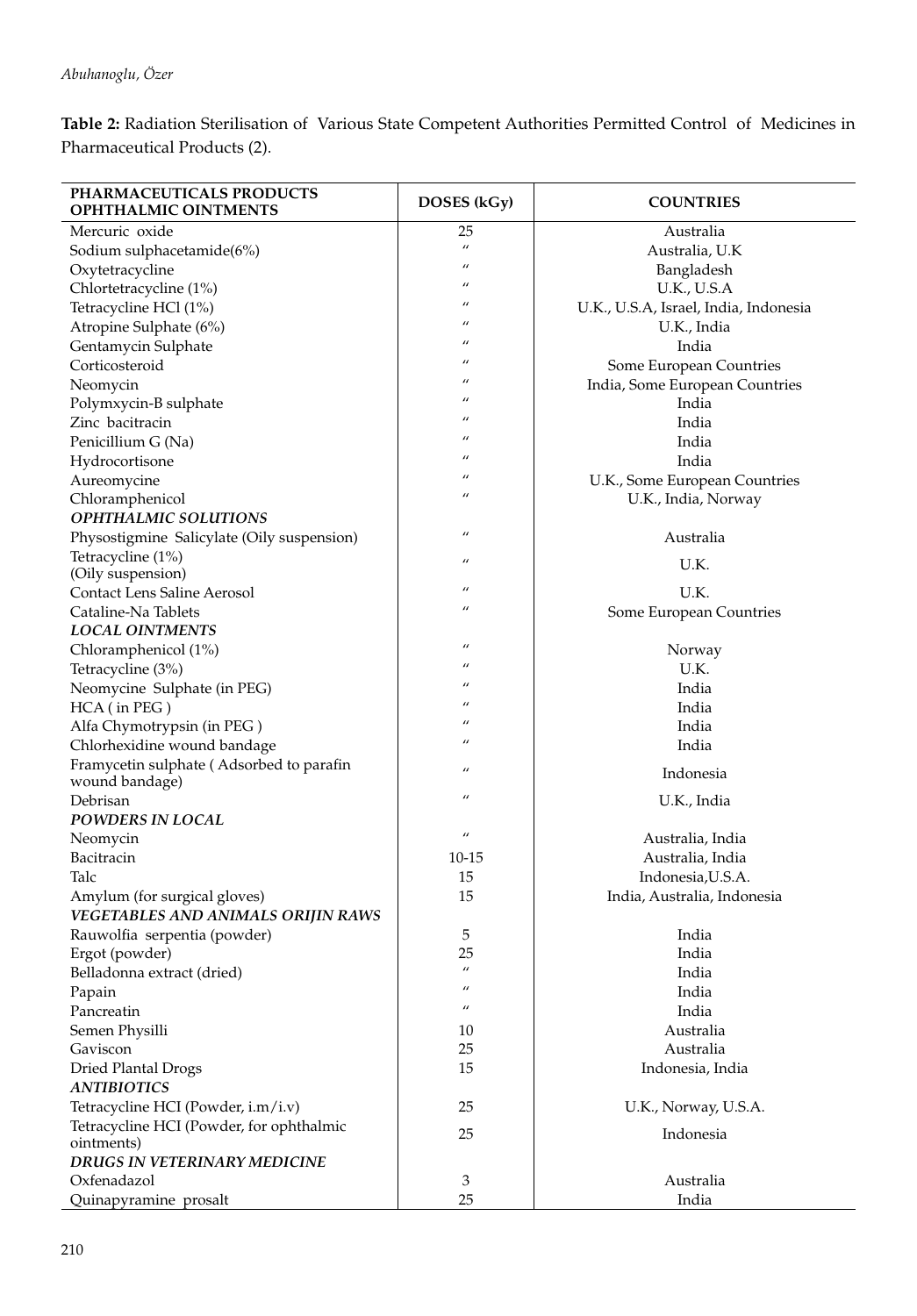sterilisation process was not appropriate. For doxorubicin, sterilisation is possible at the optimum dose of 25 kGy (54).

25, 100, 1000, 2000 and 3000 kGy radiation sterilisation was carried out on NSAI (Non-Steroidal Anti-Inflammatory) active substances (the ketoprofen powder), and radiolytic decomposition products were investigated. The active ingredient of ketoprofen in powder form was found to be resistant to sterilisation even at high doses (55).

Sultamicillin tosylate antibiotic powder was sterilised at 3, 6, 10 and 15 kGy radiation doses and stability after sterilisation, at room temperature and other temperatures, was investigated by the method of ESR (56).

It was reported that the antibiotic sulphathyazole can be sterilized by 10 kGy irradiation dose depending on the physical, chemical, biological and microbiological results obtained with sulphathyazole powder active substance and its model ophthalmic solutions irradiated at 10, 25 and 40 kGy (57).

As a result of various doses of radiation sterilisation in the antibiotics latomoxef and cephtriaxone changes and free radicals were examined as a result of the application to determine the time limit of 25 kGy: for latomoxef it was found to be 140 days, and for cephtriaxone was 115 days (58).

After sterilisation by irradiation, the changes in the antibiotic cephalosporin group Cefoperazone ESR (Electron Spin Resonance) were determined by the formation of free radicals and the duration limit of a 25 kGy dose of 140 days was identified (59).

Aminoglycoside antibiotics, sisomycin, tobramycin, and paromomycin were shown to form free radicals as a result of the sterilisation process at a dose of 25 kGy of gamma irradiation, and changes in the EPR (Electron Paramagnetic Resonance) were examined by spectrophotometry. Sterilisation results in free radical formation, as a result of a long period of storage that affect the speed of changes (60).

Another study on the effect on the heart drug doputamin HCl, examining the effects of radiation and radiation-sterilised products, did not make a comparison of the active substance (61).

Gamma radiation sterilization of dispers systems like liposomes, niosomes and sphingosomes with 25 kGy, significant degradation occurred. The formulation ingredients were irradiated in powder form instead of aqueous dispersion at lower doses than 25 kGy. No significant change in ingredients were obtained with the control tests. The researchers reported that further studies have to be done for the changes in physical behaviour of these dispertions prepared with the irradiated lipids and phospholipids, and the interaction of them with biological systems (62).

In order to increase the gamma radiation stability, microemulsified and microemulsion systems were irradiated and w/o microemulsion system was found to be the most preventing system from degradation of prednisolone (63).

In another study related to drug delivery systems, instead of eye drops containing gentamicin and vancomycin, minitablets formulations were used, which have shown the availability of radiation sterilisation (64).

Skin products were used in a study of the natural polyphenol resveratrol, and the effect of radiation on resveratrol hydrogel formulations was investigated (65).

Levonorgestrel containing progestin contraceptive microspheres were sterilised by radiation dose of 25 kGy, release of the active substance did not differ before or after treatment (66).

On radiation sterilisation of herbal drugs sold in markets in Brazil (some flower types), irradiation was shown to be a useful method for prevention of this (67).

In another study, *Gummi arabicum* was used as an excipient for the decontamination of fungi; 3, 7, 10 and 15 kGy of radiation sterilization was carried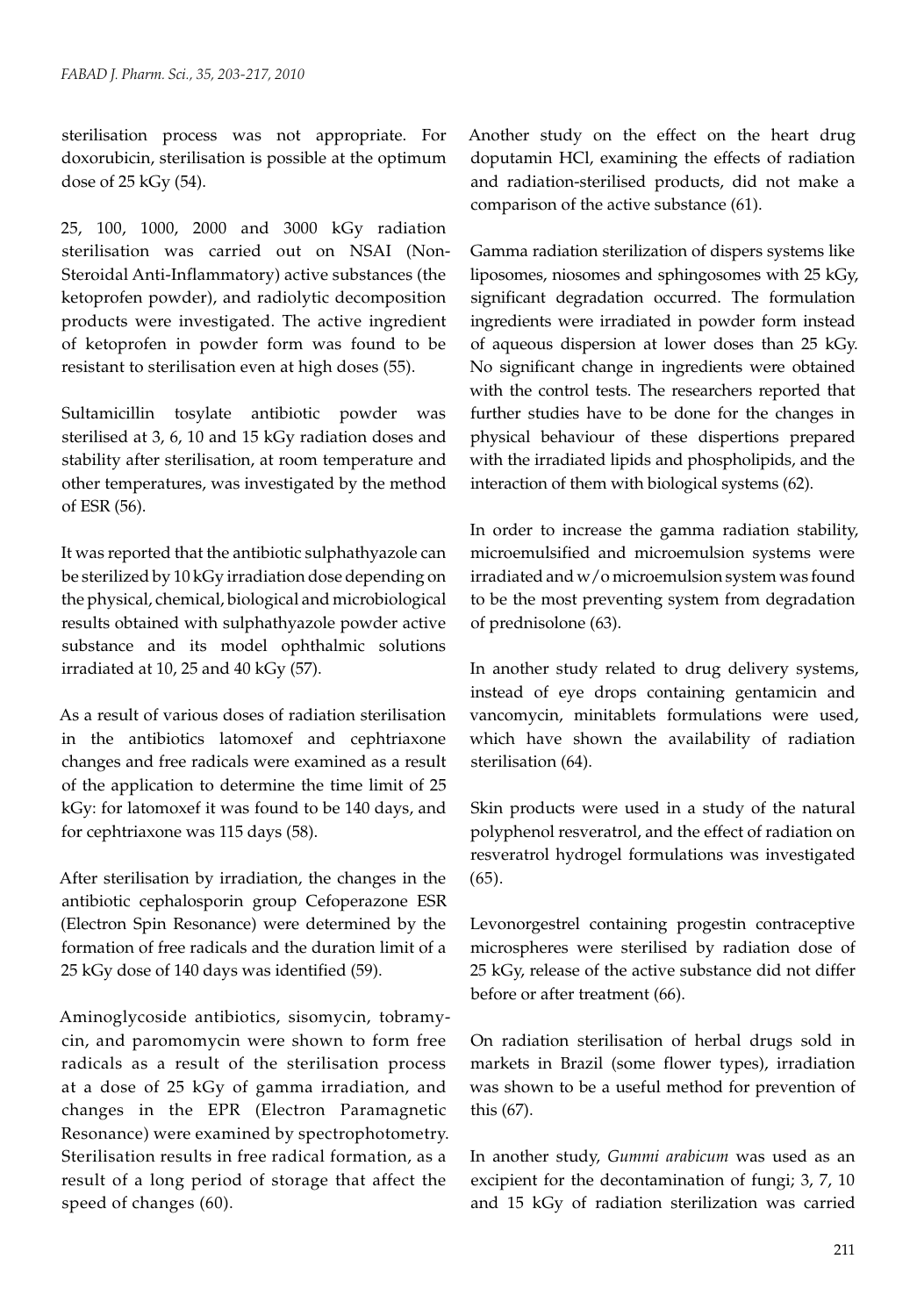out and investigated the effect of the rheologic characteristics of *Gummi arabicum* (68).

Different doses of gamma radiation are used in veterinary practice, subject to a study of salmonella toxoid vaccine. Analysis of gamma irradiation for sterilisation of the vaccine led to approval of the use of the method of sterilization in the end (69).

PLGA microspheres containing the active ingredient Thienorfin were used to study the effects of gamma radiation sterilisation; post-HPLC (High Performance Liquid Chromatography), SEM (Scanning Electron Microscopy) and laser particle size analysis was used and the method was found to be suitable with no significant change (70).

Nystatin niosomes contain two different formulations and neutral or negatively charged preparations were sterilized by 25 kGy of gamma irradiation. Then, niosomes prepared in experimental animals *in vivo* conditions in the body were examined after administration and found to be effective for parenteral administration compared with the nystatin (71).

Sparfloksazin *in situ* gel formulation was assessed for the treatment of experimentally increased bacterial keratitis; six different formulations were prepared and sterilized by gamma irradiation. The formulations that were sterilized by gamma irradiation were subjected to evaluation *in vitro* and *in vivo -5,4,3-* formulations were more effective in vivo. When conventional eye drops were compared with alternative formulations the last group was determined to be more effective in mice with regard to increased bacterial keratitis theraphy (72).

Following microparticle formulations containing levonorgestrel used as a contraceptive systems were irradiated at the dose of 25 kGy. Active substance release from the microparticles throughout one month was detected depending on the pharmacokinetic results (73).

A prospective study of radiation sterilization of an aqueous solution of human insulin

investigated for drug concentration, excipients and radiation temperature. Loss of activity was observed in doses of 10 kGy without excipients. Ascorbic acid in aqueous solution and oxydised gluthation in frozen solution were found as the best degradation blocking agent caused by irradiation (74).

Following gamma irradiation of Aspirin (2 asetoksibenzoik acid) at room temperature, three types of electron spin resonance studies of radicals were observed to occur (75).

Pharmaceutical products containing the active ingredient formoterol fumarate were irradiated with gamma-irradiation. The samples were tested by HPLC and ESR spectroscopy and showed very little degradation. A 25 kGy dose of irradiation dose was determined (76).

In a prospective study of irradiated aqueous solutions of metoprolol tartrate, different dose rates were investigated with regard to radical changes. Degradation was usually observed due to an attack of hydroxyl radicals. Dose rates used in the sterilisation effect were reduced and the loss of very high doses decreased (77).

The application of different doses of gamma radiation in chloramphenicol was investigated using SEM, TLC, UV and X-ray methods (78).

On fluoroquinolone and cephalosporin antibiotics, followed by various doses of radiation sterilisation process, the optical and colorimetric parameters were examined; all of the flurokinolon antibiotics were radiation resistant and only Cefdinir was found to be resistant from the cephalosporins (79).

Sterilisation and sedimentation stability of doksurubisin-linked polynanoparticles (Polibuthilcyanoacrilate nanoparticles) was unaffected by aggregation following 10-35 kGy doses of gamma irradiation; the appropriate dose of radiation was determined to be a dose of 15 kGy (80).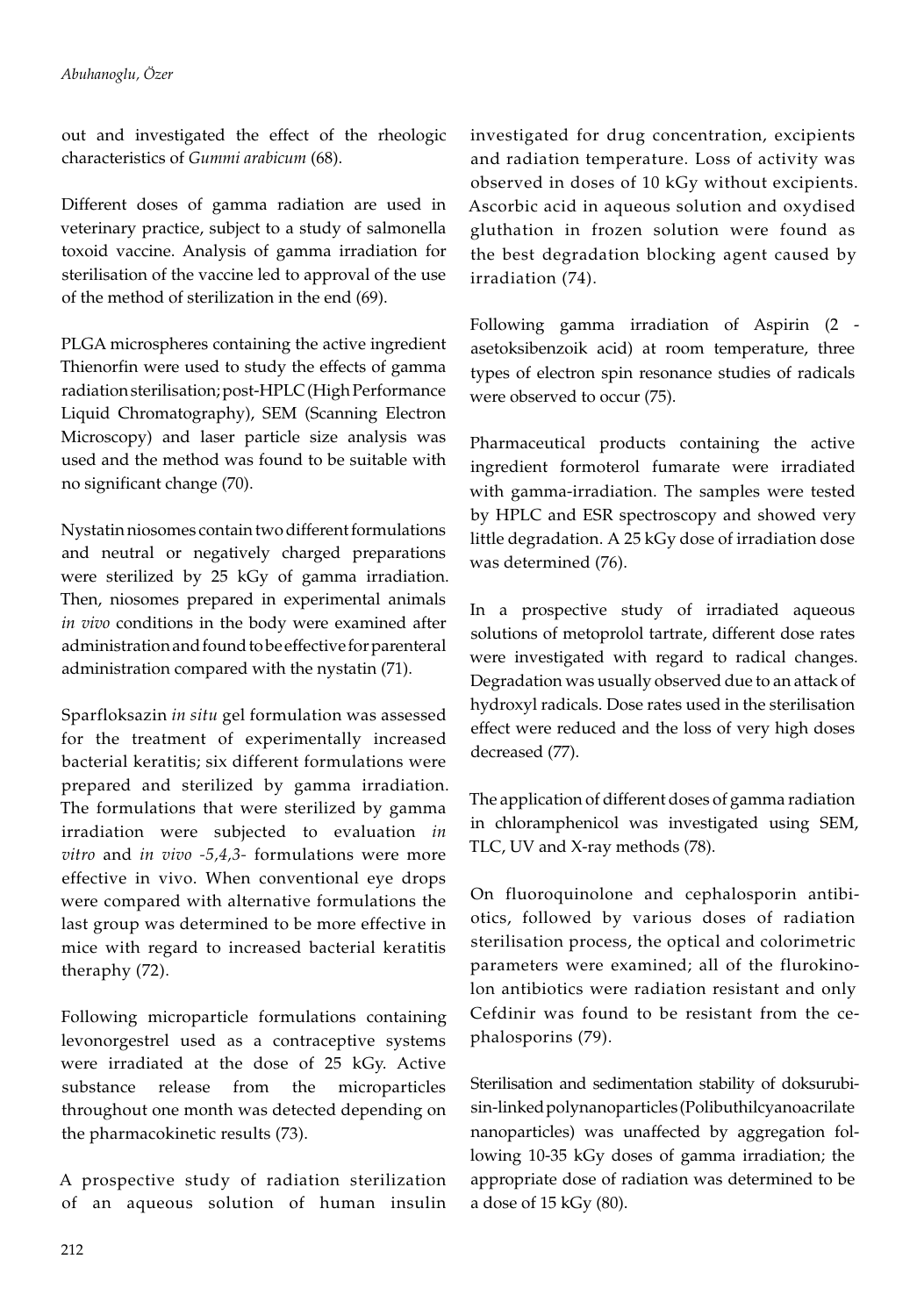A prospective study of carbon nanotube dispersions reached the conclusion that a 28 kGy dose of gamma radiation and was suitable and can be applied effectively in industrial situations (81).

Biomaterial proteins were studied with regard to various methods of sterilisation, and the tissue engineering was compared; gamma radiation sterilisation was found to be the most appropriate method for Sericin (82).

Recently, e-beam (electron-beam) radiation has come to the fore compared to gamma radiation due to advantages in areas such as medical equipment, medicines, etc. (83).

E-beam irradiation sterilisation studies investigated some solid active ingredients, such as beta-blockers (acebutolol, metoprolol, alprenolol, atenolol, pindolol, propranolol), and the results were subjected to sterilisation process doses of 25-40 kGy (84).

Solid, metoclopramide HCl, was studied using HPLC and LC-UV-DAD-MS systems for e-beam and gamma radiation effects, and both methods were found to be applicable for sterilisation (85).

Another study also investigated the e-beam radiation with regard to the effect on solid sulphamethoxazole (86).

# **CONCLUSION**

Many studies have investigated gamma radiation sterilisation of pharmaceuticals, and most of these studies have contributed to making a valid method of sterilisation. Health authorities in most countries have adopted these methods. The sterilisation of pharmaceutical products is based on gamma irradiation, so the measurement process is also important to evaluate the changes. As a result, and especially with regard to newly developed pharmaceuticals (new drug delivery systems, biotechnology products, radiopharmaceuticals, etc.), work is still continuing on this topic, so developments on the subject are recorded every day.

# **REFERENCES**

- 1. Reid BD. Gama processing technology. An alternative technology for terminal sterilisation of parenteral*. PDA J Pharm Sci Tech*, 9: 83-89, 1995.
- 2. Radyasyonun Farmasötikler Üzerine Etkileri, Endüstride Radyasyonla Sterilizasyonda Kalite Kontrolü ve Kalite Temini Uygulamalı Kursu, Türkiye Atom Enerjisi Kurumu-Ankara Nükleer Araştırma ve Eğitim Merkezi, Sarayköy-Ankara, 20-24 Kasım 1995.
- 3. Jacobs GP, Wills PA. Recent developments in the radiation sterilisation of pharmaceuticals. *Radiat Phys Chem*, 31: 685-691, 1988.
- 4. Olguner G. Sülfonamit Grubu İlaçların Gama Radyasyonla Sterilizasyonu ve Diğer Yöntemlerle Karşılaştırılması. Hacettepe Üniversitesi, Sağlık Bilimleri Enstitüsü, Yüksek Lisans Tezi, Ankara, 2000.
- 5. Manual on Radiation Sterilisation of Medical and Biological Materials - Technical Reports Series No: 149 - International Atomic Energy Agency - Vienna, 1973.
- 6. Jacobs GP. A review of the effect of gamma irradiation on pharmaceutical materials*. J Biomaterials Applications*, 10: 61-72, 1995.
- 7. Tsuji K, Goetz JF, Vanmeter W. Effect of Co-60 irradiation on penicillin G procaine in veterinary mastitis product. *J Pharm Sci*, 68: 1075-1080, 1979.
- 8. Dimitrova D, Kalinkova G, Kunova K, Oucharova G. Effect of gamma rays on the properties of amoxicillin trihydrate. *Farmatsiya*, 33: 38-42, 1983.
- 9. Fleurette J, Madier S, Transy M. J. Active bacteriostatique de differents antibiotiques apres irradiation par rayons gamma. 'Radiosterilisation of Medical Products' IAEA, Vienna, 247-251, 1975.
- 10. Jacobs JB. Gamma-radiolysis of sodium ampicillin and its esters. *Int J Appl Radiat Isot*, 35: 1023-1027, 1984.
- 11. Jacobs GP. Stability of cefazolin and other new cephalosporins following gamma irradiation. *Int J Pharmaceut*, 13: 195-198, 1983.
- 12. Liman V. Gama Radyasyonla Sterilizasyonun Bazı Sefalosporinler Üzerinde Etkisinin Araştırılması, Bilim Uzmanlığı Tezi, Hacettepe Üniversitesi, Ankara, 2005.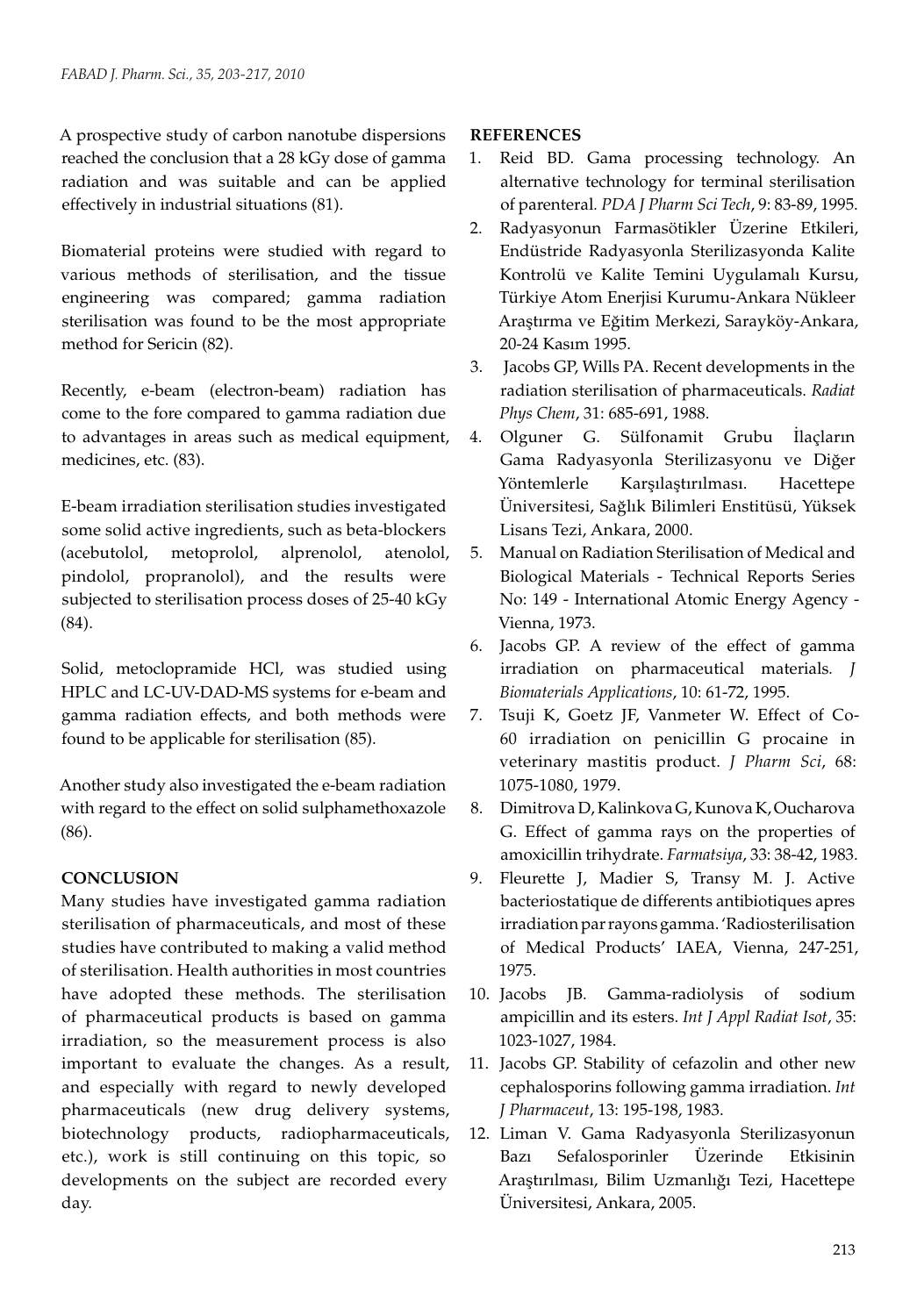- 13. Bhalla HL, Gopal NGS, Pesuna PJ. Radiation sterilisation of ophtalmic ointments*. Indian Drugs*, 23: 211-215, 1986.
- 14. Kimura S, Amasaki C, Nobuko S. Radiolysis and variation of antimicrobial activity of beta irradiated acrinol aqueous solution on radiosterilisation. *Radioisotopes*, 36: 108-1014, 1987.
- 15. Jacobs GP. The sterilisation of tetracycline HCl by gamma rays. *Acta Pharm Helv*, 52: 302-304, 1977.
- 16. Philips GO, Power DM, Sewart MCG. Effect of gamma irradiation on sodium sulphacetamide. *Radiat Res*, 46: 236-250, 1971.
- 17. Trigger DJ, Caldwell ASS. Studies on some radiation sterilised single dose ophthalmic preparations. *J Hosp Pharm*, 3: 269-272, 1968.
- 18. Rhee KS, Chun KJ, Kim KS. Radiosterilisation of medical products. III. Effect of gamma irradiation Cobalt-60 on activity of antibiotics. *Misaengmul Hakhoe Chi*, 15: 154-158, 1977.
- 19. Tsuji K, Robertson JH. Improved HPLC method for polypeptide antibiotics and its application to study the effect of treatments to reduce microbial levels in bacitracin powder*. J Chromotogr*, 112: 663-672, 1975.
- 20. Moore DE, Wilkins BJ. Common products from gamma radiolysis and ultraviolet photolysis of metranidazole. *Radiat Phys Chem,* 36: 547-550, 1990.
- 21. Tepe S. Işınlama sonucunda beta-laktam grubu bazı antibiyotiklerde oluşan ara ürünlerin ESR yöntemi ile incelenmesi. Hacettepe Üniversitesi, Fen Bilimleri Enstitüsü, Fizik Mühendisliği Anabilim Dalı, Yüksek Lisans Tezi, Ankara, 2005.
- 22. Gopal NGS. Radiation sterilisation of pharmaceuticals and polymers. *Radiat Phys Chem*, 12: 35-50, 1978.
- 23. Morimoto K, Kimura S, Inamori Y, Morisaka K. Stability of enzyme preparations on the radiosterilisation. *Chem Pharm Bull*, 28: 1304- 1306, 1980.
- 24. Fujimoto D. Pasteurization of bromelain by gamma-ray irradiation. Japanese Patent 78127887, 1979.
- 25. Kotaka T, Ueno T, Yoshizako F, Nishimura A. Radiosterlisation of enzyme preparations. *Annu*

*Rep Radiat Cent Oska Perfect*, 16: 62-65, 1975.

- 26. Andreava IS, Kuksanov NK, Zemtsova LV. Radiation sterilisation of immobilised enzymes. *Goino Nektroticheskikh Protessov*, 5: 111-118, 1981.
- 27. Saad S, Khayyal MT, Roushdy HM, Anver AG. The effects of sterilisation by radiation on the biological action of testosterone propionate*. IRC Med Sci Lbr Compend*, 5: 316, 1977.
- 28. Bussey DM, Kane MP, Tsuji K. Sterilisation of corticosteroids by Cobalt-60 irradiation*. J Parenter Sci Tech*, 37: 51-54, 1982.
- 29. Gopal NGS, Rajogopolan S, Sharma G. Feasibility studies on radiation sterilisation of some pharmaceutical product. 'Radiosterilisation of Medical Products' IAEA, Vienna, 387-402, 1974.
- 30. Hayes R, Fletcher G, Davies DJG. The effect of ionising radiation on beclamethazone dipropionate*. J Pharm Pharmacol*, 32: 48, 1980.
- 31. Mikulaj L. Effect of radiation on proteohormone's activity. IAEA Report No: 918-F, Vienna, 1976.
- 32. Rhee KS, Chun KJ, Kim KS. Radiation sterilisation of medical products (II) effect of gamma irradiation Co-60 on tetracycline hydrochlorides. *Misaengmul Hakhoe Chi*, 13: 64-70, 1975.
- 33. Colovos G, Churchill BW. The electron beam sterilisation of certain pharmaceutical preparations. *J Pharm Assoc Sci Ed*, 46: 580-583, 1957.
- 34. L'ova MSh, Belkina NP, Nozlov EI. Action of gamma-irradiation of solutions of ascorbic acid for injection. *Khim Farm Zh*, 14: 81-84, 1980.
- 35. L'ova MSh, Belkina NP, Nozlov EI, Erman SYa. Stability of water soluble vitamins and coenzymes III. Study of the irradiation-induced stability pyridoxal-5-phosphate aqueous solutions. *Khim Farm Zh*, 13: 90-93, 1979.
- 36. Wilska-Jeszka J. Comparative studies on the resistance of group B vitamins to gamma irradiation. *Nucleonika,* 22: 1011-1019, 1977.
- 37. Barelko EV, Bbakina GS, Rakitskaya GA, Solyanina I P, Talroze VL . Radiation sterilisation of aqueous solutions of Vitamin B3. *Khim Farm Zh*, 14, 77-79, 1978.
- 38. Dijoke E, Harmon M, Perrin B. Study of the stability of an ointment treated with rays for microbiological decontamination. *An Pharm Fr*, 42: 529-535, 1984.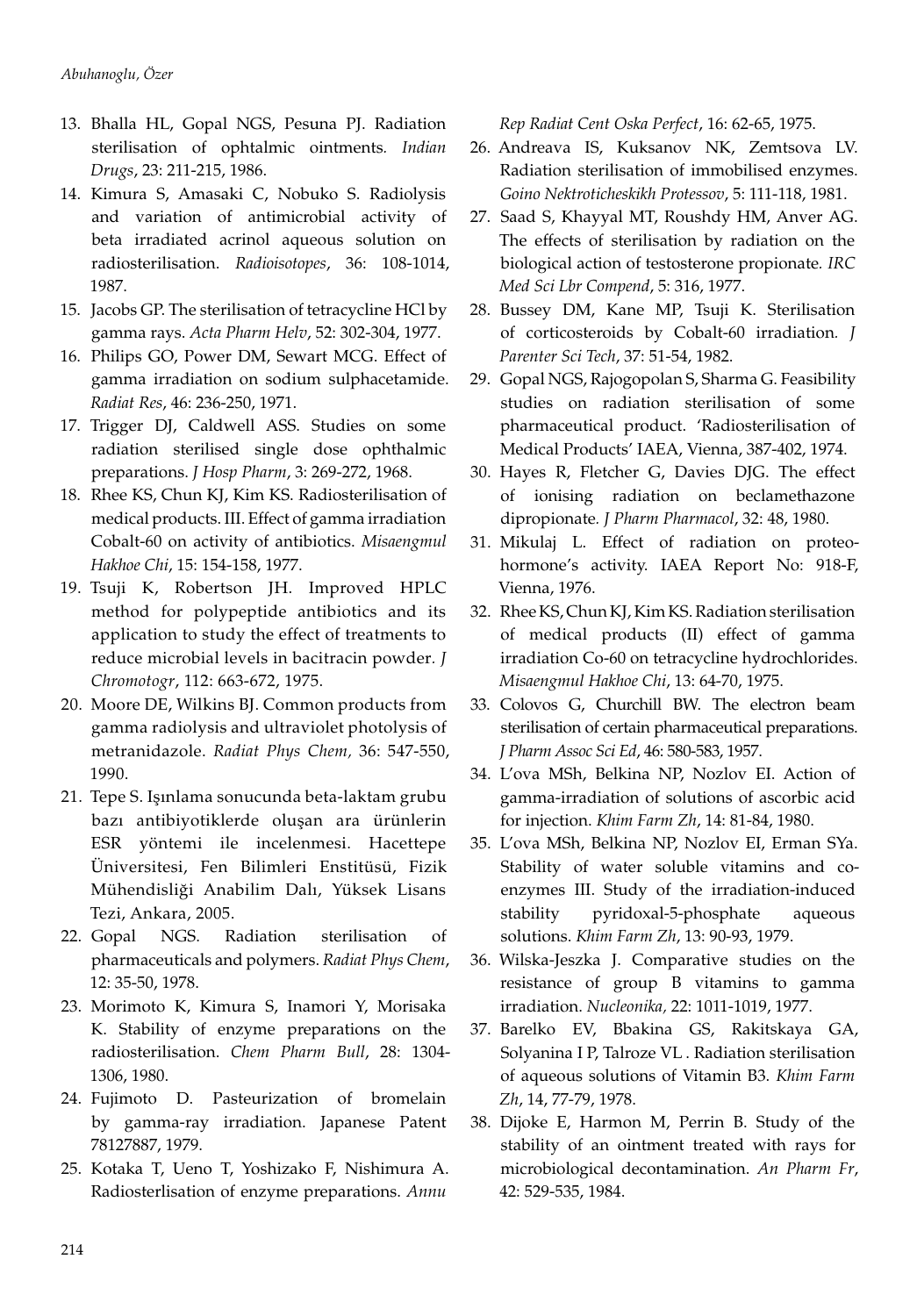- 39. Jacobs G, Leupin K. Irradiation of drugs. *Pharm Acta Helv,* 49: 12-20, 1974.
- 40. Boess C, Bölg KW, Zalewski C, Lindemann L. Der einfluB der strahlenbehandlung auf arznemittel und hilfssstoffe. *Bgvv*, 81-89, 1996.
- 41. Chachir B A, Bobkov YG. Effect of ionising radiation on some drugs. *Voen-Med Zh*, 5: 44-45, 1978.
- 42. Mathews RW, Sangster DF. Measurement by benzoate radiolytic decarboxylation of relative rate constants for hydroxyl radical reactions. *J Phys Chem*, 69: 1938-1946, 1965.
- 43. Abuhanoğlu G. Böbrek Görüntüleme Ajanlarının Kit Haline Getirilmesi ve Kalite Kontrolleri Üzerine Çalışmalar, Bilim Uzmanlığı Tezi, Hacettepe Üniversitesi, Ankara, 1998.
- 44. Korkmaz M. DTPA İçeren Lipozom ve Niozom Taşıyıcı Sistemleri ve Tc-99m-DTPA Kitlerinin Görüntülemede Kullanımları ve Kalite Kontrolleri Üzerinde Çalışmalar. Bilim Uzmanlığı Tezi, Hacettepe Üniversitesi, Ankara, 1996.
- 45. Türker S. Nükleer Görüntüleme Teknikleri de Kullanarak Romatoid Artrit Tedavisinde Diklofenak Sodyum İçeren İlaç Taşıyıcı Sistemlerin, Konvansiyonel Dozaj Şekilleriyle Etkinliklerinin Karşılaştırılması. Bilim Uzmanlığı Tezi, Hacettepe Üniversitesi, Ankara, 2004.
- 46. Olguner G, Özer AY. Radyasyonla Sterilizasyon II: İlaçların Radyasyonla Sterilizasyonu. *FABAD J Pharm Sci*, 25: 53-73, 2000.
- 47. Şensoy D. Sulfasetamid Sodyumun Oküler Mukoadezif Mikrokürelerinin in Vitro / in Vivo Değerlendirilmesi. İstanbul Üniversitesi, Doktora Tezi, İstanbul, 2006.
- 48. Yüksel M.G. Flurbiprofen İçeren Kitozan Mikrokürelerden Etkin Madde Çıkışını Etkileyen Parametrelerin İncelenmesi. Ankara Üniversitesi, Sağlık Bilimleri Enstitüsü, Farmasötik Teknoloji Anabilimdalı, Yüksek Lisans Tezi. Ankara. 2008.
- 49. Bochkarev UV, Khorlamov VT, Pikaev AK, Shubnyakova LP, Putapova ZM, Pavlov EP. Radiation sterilisation of pharmaceutical preparation 'Radiation Sterilisation of Medical Product' s IAEA, Vienna, 365-373, 1974.
- 50. Gopal NGS, Sundaram KA. Discussion on Presentation:Radiation sterilization of

Pharmaceutical Preparations 'Radiation Sterilisation of Medical Products' IAEA, 373-378, 1974.

- 51. Cilurzo F, Selmin F, Minghetti P, Montanari L, Lenardi C, Orsini F, Poletti G. Comparison between gamma and beta irradiation effects on hydroxypropylmethylcellulose and gelatin hard capsules. *AAPS Pharm Sci Tech*, 6: e586-e593, 2005.
- 52. Berk F. Tek Kullanımlık Tıbbi Malzemelerin Gama Radyasyonu İle Sterilizasyonu ve Diğer Yöntemlerle Karşılaştırılması. Bilim Uzmanlığı Tezi, Hacettepe Üniversitesi, Ankara, 2002.
- 53. Naki N. Kozmetik Ürünlerin ve Kozmetik Ürün Hammaddelerinin Gama Radyasyonla Dekontimasyonu / Sterilizasyonu Üzerinde Çalışmalar. Bilim Uzmanlığı Tezi. Hacettepe Üniversitesi, Ankara, 2003.
- 54. Varshney L, Dodke PB. Radiation effect studies on anticancer drugs, cyclophosphamide and doxorubicin for radiation sterilisation. *Radiat Phys Chem*, 71: 1103-1111, 2004.
- 55. Katusin-Razem B, Hamitouche K, Maltar Strmecki N. Radiation sterilisation of ketoprofen. Radiat Phys Chem, 73: 111-116, 2005.
- 56. Çam ST, Polat M, Korkmaz M. Radiation sensitivity and dosimetric features of sulphamicillin tosylate: an electron spin resonance study. *Radiation Effects and Defects in Solids: Incorporating Plasma Science and Plasma Technology*, 164: 90-100, 2009.
- 57. Benchaabane HS, Özer AY, Özalp M, Kılıç E, Polat M, Korkmaz M. Gamma radiation studies on sulfathiazole (powder and model-ophthalmic solution), *FABAD J Pharm Sci*, 28: 93-106, 2003.
- 58. Basyl JP, Longy I, Bernard M. ESR identification of radiosterilised pharmaceuticals: latamoxef and ceftriaxone. *Int J Pharm*, 158: 241-245, 1997.
- 59. Basyl JP, Longy I, Bernard M. ESR spectroscopy applied to the study of pharmaceuticals radiosterilisation: cefoperazone*. J Pharm Biomed Anal* , 17: 871-875, 1998.
- 60. Wilczyński S, Pilawa B,Koprowski R, Wróbel Z, Ptaszkiewicz M, Swakoń J, Olko P. EPR studies of free radicals decay and survival in gamma irradiated aminoglycoside antibiotics: sisomicin, tobramycin and paromomycin. *Eur J Pharm Sci*, 45: 251-262, 2012.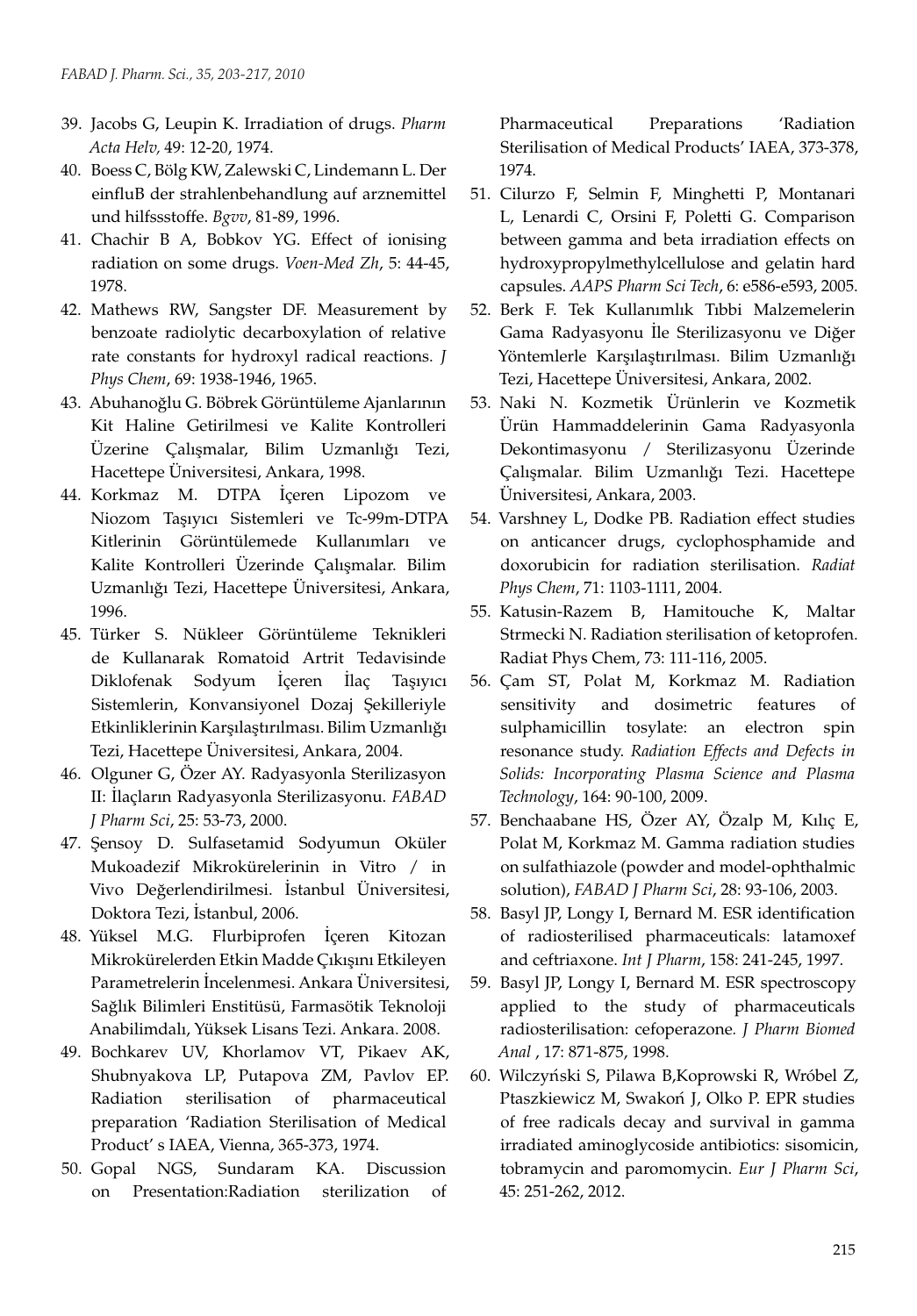- 61. Basyl JP, Basyl I, Bernard M. Influence of radiation treatment on dobutamine*. Int J Pharm*, 170: 265-269, 1998.
- 62. Erdoğan S, Özer AY, Ekizoğlu M, Özalp M, Çolak Ş, Korkmaz M. Gamma irradiation of liposomal phospholipids*. FABAD J Pharm Sci*, 31: 182-190, 2006.
- 63. El Maghraby GM, Bosela AA. Investigation of self-micro-emulsifying and micro-emulsion systems for protection of prednisolone from gamma radiation. *Phar Dev Tech*, 16: 237-242, 2011.
- 64. Bozdağ S, Weyenberg W et al. In vitro evaluation of gentamicin- and vancomycin-containing mini-tablets as a replacement for fortified eye drops. *Drug Dev and Ind Pharm*, 36: 1259-1270, 2010.
- 65. Momesso RGRAP, Moreno CS, Rogero SO, Rogero JR, Spencer JP, Lugao AB. Radiation stability of resveratrol in immobilization on poly vinyl pyrrolidone hydrogel dressing for dermatological use. *Rad Phys Chem*, 79: 283-285, 2010.
- 66. Puthli S, Vavia P. Formulation and performance characterization of radio-sterilised "Progestin-Only" microparticles intended for contraception . *AAPS Pharm Sci Tech*, 10: 4-21, 2009.
- 67. Amanda CR Koike, Michel M Araújo, Helbert SF Costa, Mariana C Almeida, Anna Lúcia CH. Villavicencio. Tolerance of edible flowers to gamma irradiation. 2011 International Nuclear Atlantic Conference (INAC-2011), Brasil, October 24-28, 2011.
- 68. Alijani S, Balaghi S, Mohammadifar MA. Effect of gamma irradiation on rheological properties of polysaccharides exuded by A. Fluccosus and A. Gossypinus. *Int J Bıol Macromolecules*, 49: 471- 479, 2011.
- 69. Begum RH, Rahman H, Ahmed G. Development and evaluation of gamma irradiated toxoid vaccine of *Salmonella Entericavar* Typhimurium. *Veterinary Microbiology*, 153: 191-197, 2011.
- 70. Yang Y, Gao Y, Mei X. Effects of gammairradiation on PLGA microspheres loaded with thienorphine. *Pharmazie*, 66(9): 694-697, 2011.
- 71. El-Ridy MS, Abdelbary A, Essam T, El-Salam RM, Kassem AA. Niosomes as a potential drug

delivery system for increasing the efficacy and safety of nystatin. *Drug Dev Ind Pharm,* 37: 1491- 1508, 2011.

- 72. Nesseem DI. Ophthalmic delivery of sparfloxacin from in situ gel formulation for treatment of experimentally induced bacterial keratitis. *Drug Test Anal*, 3: 106-1015, 2011.
- 73. Puthli SP, Vavia PR. Fabrication, characterization and in vivo studies of biodegradable gamma sterilised injectable microparticles for contraception. *Pharm Dev Technol,* 14: 278-289, 2009.
- 74. Terryn H, Maquille A, Houée-Levin C, Tilquin B. Irradiation of human insulin in aqueous solution, first step towards radiosterilisation. *Int J Pharm*, 343: 4-11, 2007.
- 75. Cozar O, Chis V, David L, Damian G, Barbur I. ESR Investigation of gamma-irradiated aspirin*. J Radioanaly Nuc Chem*, 220: 241-244, 1997.
- 76. Basly JP, Longy I, Bernard M. Radiation Sterilisation of Formoterol. *Phar Res*, 14: 810-814, 1997.
- 77. Slegers C, Baldacchino G, Le Parc D, Hickel B, Tilquin B. Radical mechanisms in the radiosterilisation of metoprolol tartrate solutions. *Phar Res*, 20: 1977-1983, 2003.
- 78. Marciniec B,Stawny M, Kozak M, Naskrent M. The effect of ionising radiation on chloramphenicol. *J Ther Analy Calorimet*, 84: 741-746, 2006.
- 79. Singh B., Parwate D. V., Shukla S. K. Radiosterilisation of fluoroquinolones and cephalosporins: Assessment of radiation damage on antibiotics by changes in optical property and colorimetric parameters. *AAPS Pharm Sci Tech*, 10: 34-43, 2009.
- 80. Maksimenko OO, Pavlov EP, Tushov EG, Molin AA, Stukalov YV, Prudskova TN, Sveshnikov PG, Kreuter J, Gel'perina SE. Radiation sterilisation of medicinal formulations of doxorubicin bound to poly(butylcyanoacrylate) nanoparticles. *Pharm Chem Jour*, 6: 52-56, 2008.
- 81. Jeffrey AF, Nancy JL, Rolf Z, Angela RHW. Effects of gamma irradiation for sterilisation on aqueous dispersions of length sorted carbon nanotubes. *Nano Res*, 4: 393-404, 2011.
- 82. Siritientong T, Srichana T, Aramwit P. The effect of sterilisation methods on the physical